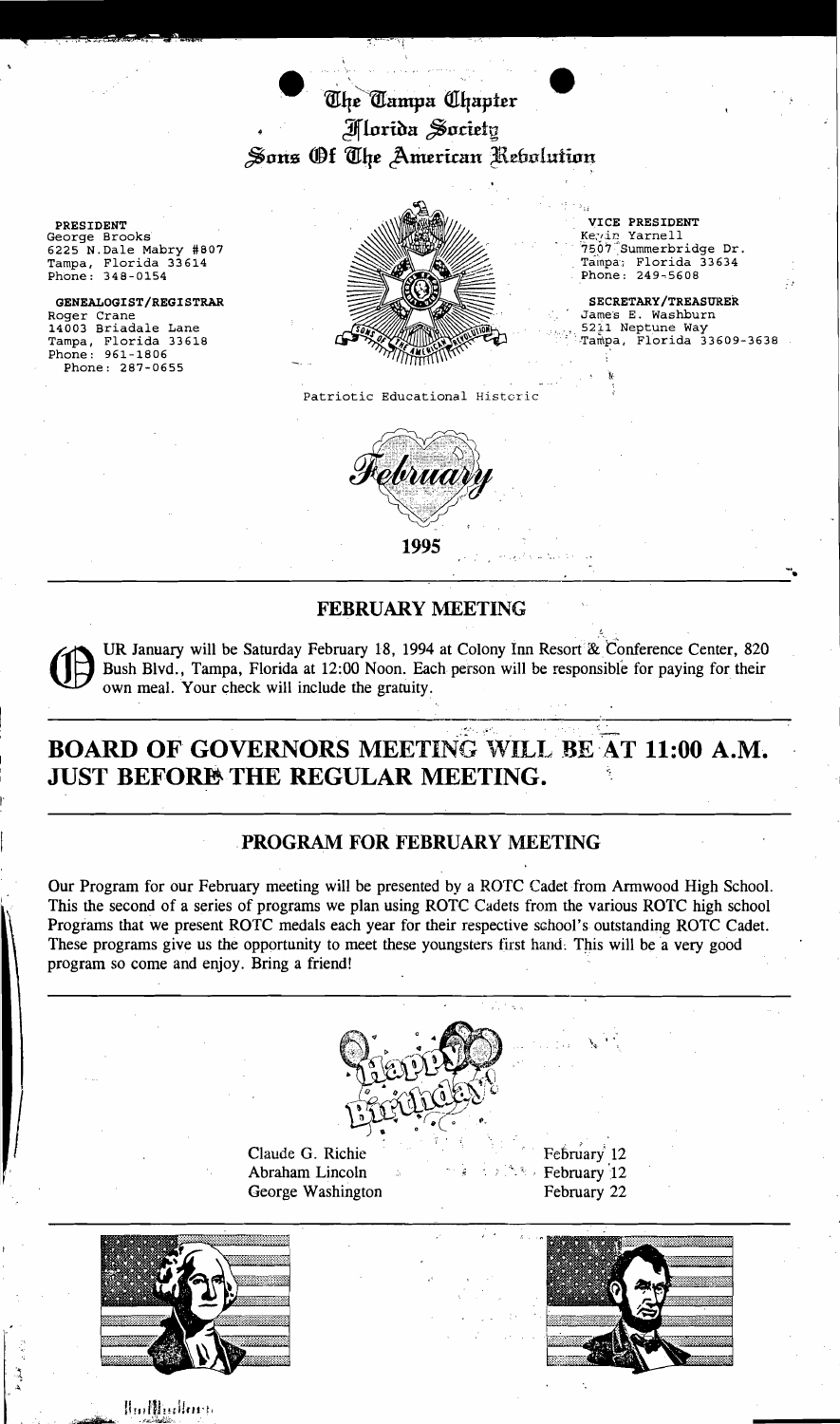#### **TAMPA CHAPTER SAR**

#### MINUTES OF THE REGULAR MEETING HELD JANUARY 21, 1995 AT THE COLONY HOTEL AND CONFERENCE CENTER, EAST BUSCH BOULEVARD, TAMPA, FLORIDA

Prior to the calling of the meeting to order and while waiting for any late arrivals there was much general conversation amongst those already present and also President Brooks presented and article regarding the rather unusual personage of Frederick William Augustus Henry Ferdinand, Baron von Steuben, who, while less qualified by training and experience than he held himself out to be, proved himself over time to be the asset to General Washington and the American cause. Not only did he teach the farm-boy-infantry at Valley Forge the rudiments of soldiering but he also provided much support throughout the rest of the war.

In the meantime our waitress had been taking luncheon orders and since the food was ready to be served, the call to order for the meeting was held until all had eaten.

President Brooks called the meeting to order at 12:45 PM.

The invocation was given by Chaplain Larry Huntley.

The pledge of allegiance to the flag and the SAR pledge was led by President Brooks.

Mrs. Arline Rising and West Central Regional Vice President Courtney Crutcher were introduced as guests present.

The minutes of the December Meeting were accepted as reproduced in the Chapter Newsletter.

Secretary Jim Washburn inquired as to whether any member of the Chapter had access to micro filming capability since the filing space he has for Chapter documents is getting crowded. Some suggestions were made which would need to be followed up on.

Since Jim had not been able to attend the last Board of Governors meeting he handed out to members of the BOG present at this meeting the Chapter's financial report for the year 1994 and from the November BOG meeting to December 31st. He had also handed out to the BOGs a 1995 Budget for presentation at the future meeting. All and the future meeting

The 1994 Financial report showed:

|                                                      | 计算机编码 地名日本印度             |
|------------------------------------------------------|--------------------------|
| Income                                               | \$721.84                 |
| Expense                                              | 784.25                   |
| Net Expense                                          | 3. 4. 가는 카드<br>(62.41)   |
| Chapter Funds 1/1/94                                 | 1370.24                  |
|                                                      | 1307.83                  |
| Chapter Funds 12/31/94<br>1995 National & State Dues |                          |
| and assessments on had                               | 540.00<br>a Santa Carlos |
| Bank Balance 12/31/94                                | $$1847.83$ $$321.83$     |
|                                                      |                          |

Jim sought and received approval to dispose of 1989 bookkeeping records including bank statements, cancelled checks, paid invoices and the like (disposition of 1988 and prior records has been previously approved and implemented).

He reported that Daniel Carleton and Robert McWilliams had declined to renew their membership; John Pacheco said that he'd "think about it and let you know"; no reply has been received from Bob Baylies to a message left on his answering machine; he has been unable to reach Julius Bruce More and Mark Gibson's mother said she would send in his dues for him.

Jim reported that he had ordered 100 membership cards from National which should take 4 to 6 weeks to receive. The 100 ordered should last about 3 years when combined with the few on hand.

President Brooks reported for Barry Rich n the project of planting seedlings from trees which some connection with an historical background and identifying the trees as having bee planted by the Tampa Chapter with plaques. The governmental agencies involved generally approve of the idea of the trees but brought up the problem of the plaques being stolen and/or vandalized. They also have a problem of setting a precedent with other organizations requesting permission to do the same kind of project. Considerable ideas were discussed by the compatriots as to how to overcome these problems. Without any fir plan of action being set at the meeting, implementation of this project will be further pursued.

الی کی آئی<br>سب سال میں میں مو President Brooks then gave a program regarding the drama of the closing days which resulted in the surrender of the British/Cornwallis at Yorktown in October 1781. Some of the highlights included the British drummer boy who stood up in the midst of shelling with his drum called for a parley. Fortunately the French troops who heard the drumming recognized it for what it was and the shelling stopped and an officer waving a white flag appeared. He approached the French who diplomatically directed him over to the American forces. Later a subordinate of Cornwallis attempted to surrender his sword to General Washington who directed that it be surrendered to American General Lincoln, his subordinate. Lincoln had ben forced to surrender previously a Charlestown. And then the pageantry of British and German forces marching through the American troops to lay down their arms. There were still some problems to contend with following Yorktown including a sizeable British force at Charlestown and British forces in the north particularly New Your and New England. It wasn't until late 1783 that contending forces no longer faced each other.

President Brooks then presented the Tampa Chapter Presidents Award plaque to Jim Washburn for his service to George and the Chapter in 1994.

West Central Regional Vice President Courtenay Crutcher installed the 1995 Chapter Officers; George Brooks as President and Jim Washburn as Secretary/Treasurer. Vice President class Kovin Yarnell and Kepistrar/Genealogist-elect Roger Crane were not present. Following the installation Compatriot Crutcher presented President Brooks with the SARs Past Chapter President's pin-

Huillialbank...........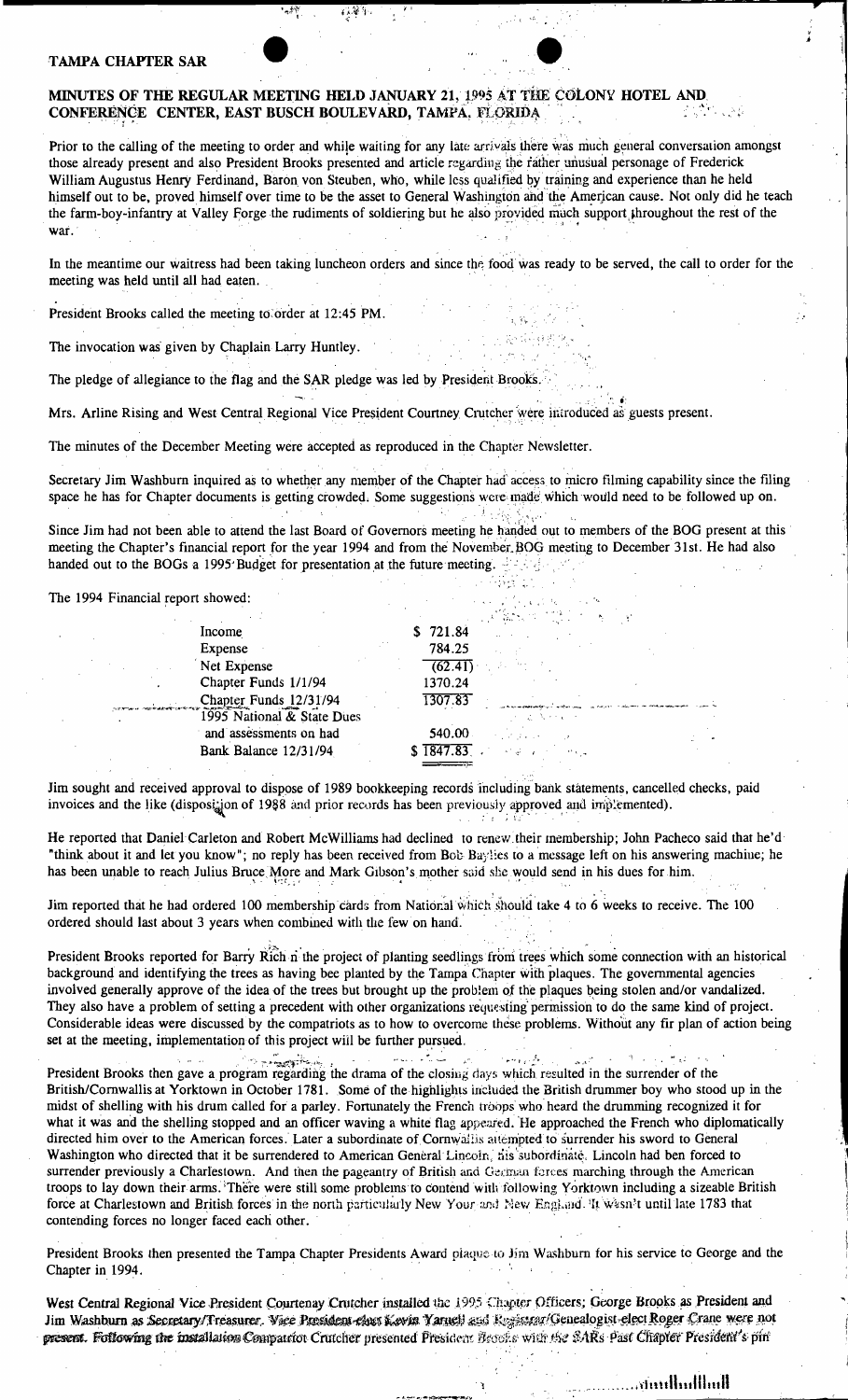and certificate.

The next Board of Governors' meeting was verified, pending any further notification, for February 7th and the next Chapter  $\sim 1/\mu$  K meeting for February 18th, both at the usual meeting places.  $\mathcal{A}_{\mathcal{A}}$  $\hat{\mathcal{C}}$ 

Ted Dickerson won the 50-50 drawing. \$4 was added to the Chapter treasury. ด เจ้า และ เริงเ**ล่านิ้น เอสัญา ผลัง**กลางแบบ ดาว เป็นเ

President Brooks led in the SAR recessional: Chaplain Huntley gave the benediction and the meeting adjourned at 1:35 PM.  $\label{eq:1} \mathcal{D}_{\mathcal{C}}(t) = \mathcal{D}_{\mathcal{C}}(t) \mathcal{D}_{\mathcal{C}}(t) = \mathcal{D}_{\mathcal{C}}(t)$ 

iggo<br>Vi

 $\mathcal{F}^{\mathcal{E}}(q, \mathcal{E})$  .

 $\frac{1}{\sqrt{2}}$ 

The Meeting was attended by 8 Chapter members, WCRVP Crutcher and Mrs. Rising for a total of 10.

Respectfully submitted,

IsI James E. Washburn

James E. Washburn Secretary

> L/R George Brooks, Jim Washburn & West Coast Regional Vice President Courtney Crutcher VP Crutcher installing Compatriot Brooks as President and Jim Washburn as Secretary/Treasurer



 $\ddot{x}$ 

23. 花

 $\omega_{\rm{eff}}$  ,  $\omega_{\rm{B}}$ 

L/R Secretary/Treasurer Jim Washburn, President George Brooks & SW Regional Vice President Courtney Crutcher